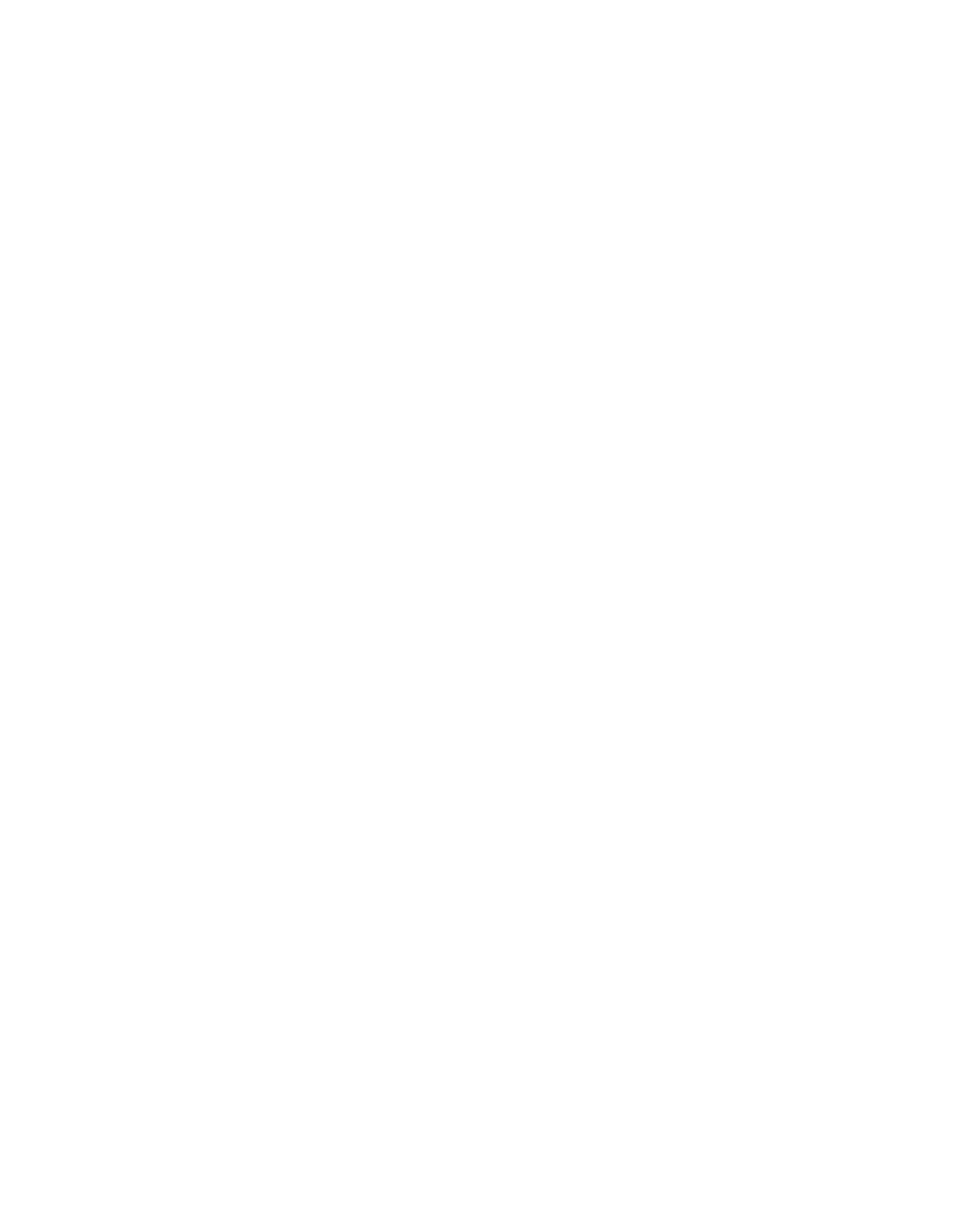## **بسم هللا الرحمن الرحيم**

## *Mr. President,*

*I am honoured to be here to read the statement of my President, His Excellency Hamid Karzai, who had to return from New York to Kabul on an urgent basis, following the tragic assassination, through a terrorist plot, of Afghanistan's former president and Chairman of the High Peace Council, Professor Burhanuddin Rabbani.* 

## *The President's message begins:*

Excellency Secretary General, Mr. President, Distinguished delegates; ladies and gentlemen,

It is a great honour to address this year's session of the General Assembly of the United Nations; though I regret that I am unable to do so in person. I was here in New York the day before yesterday and looked forward to attending this important session of the General Assembly. I had to return to Kabul after the tragic news of the martyrdom of former President and Chairman of the Afghan High Peace Council, Professor Burhanuddin Rabbani. He was assassinated in a cowardly terrorist plot by the enemies of peace in our country.

As I speak, the Afghan nation is mourning the loss not only of a valued and deeply respected national figure, but a champion of peace who worked tirelessly, up to the last moment of his distinguished life, for peace in his country. On behalf of the Afghan people, I am grateful for the messages of condolences expressed by leaders around the world for this terrible national loss in Afghanistan.

Mr. President,

As the single largest gathering of nations, this Assembly is the highest manifestation of the plurality of our world. It is also the most solemn opportunity we get once a year to bring to global attention our national concerns, as well as issues that are, in our view, of concern to the wider world.

Over this past year, the world not only saw political volatility of historic proportions in the Middle East, but also the unabated global economic crisis, huge rise in prices of food and energy, and enormous devastation wrought by natural disasters. Most countries around the world have seen aggravated conditions of life for their peoples, and for many others the future looks continuously bleak. In short, Mr. President, we live in times of uncertainty and crises and it is at times like these that international cooperation gains true relevance and meaning.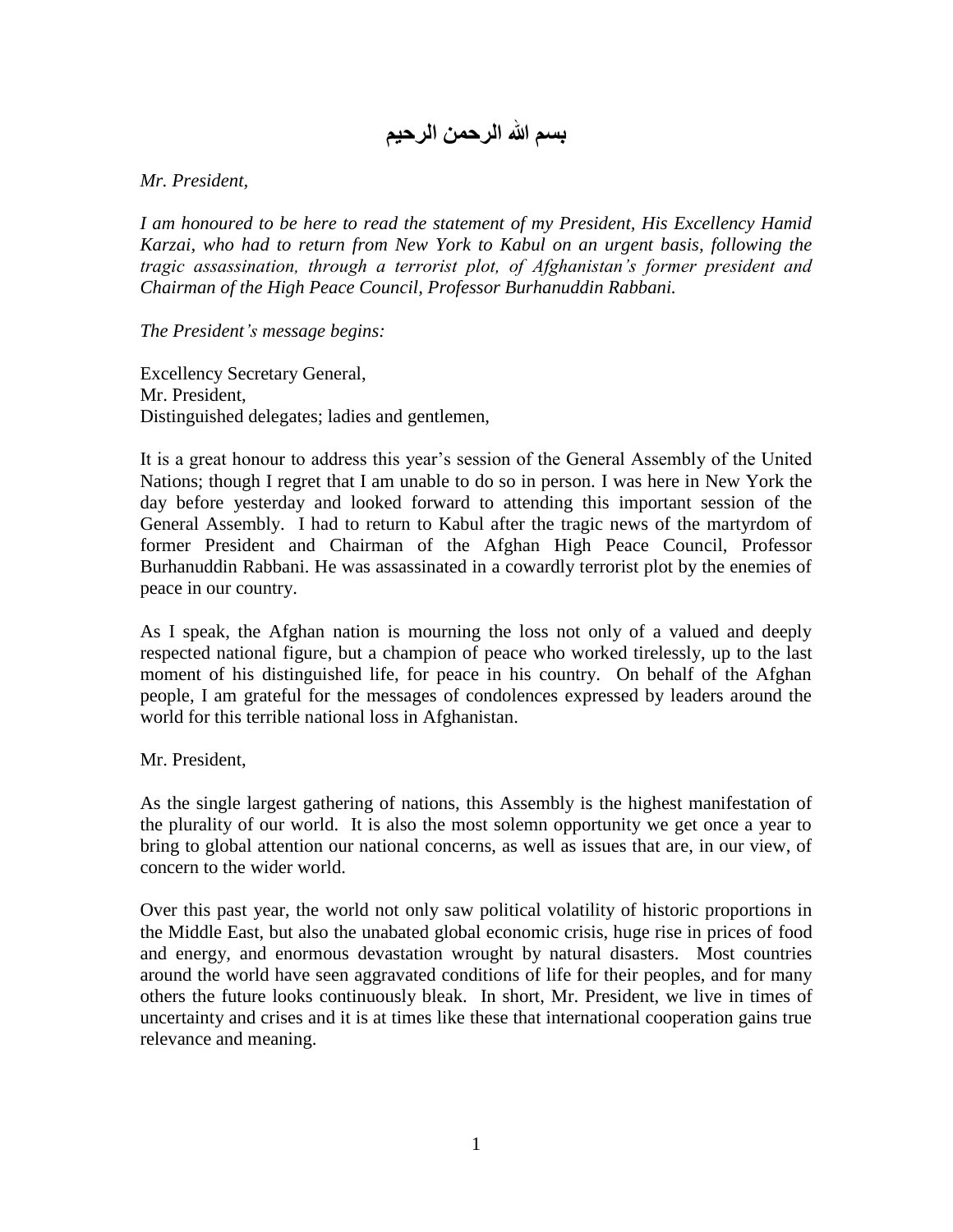Ten days ago, this very city marked the tenth year of the 9/11 terrorist attacks. On behalf of the people of Afghanistan, who have experienced the scourge of terrorism in its worst imaginable form,

I pay homage and respect to the memory of the 9/11 tragedy, and commiserate with the people of the United States for their sense of loss that this anniversary has rekindled.

On this occasion, I urge this Assembly to also reflect on the millions of lives around the world that were touched by terror and violence before 9/11, and those that have been lost to terrorist violence over the ten years since. My country Afghanistan has suffered the most, but many – from Pakistan to India, to Iraq, to Europe and many others around the world – have fallen victim to this modern-day enemy of peace. I urge you also to honour the sacrifices many nations have made in the fight against terrorism around the world. Above all, however, I ask that we pause and take stock of where we are ten years after the world was shaken into an unprecedented resolve to act in the face of a common enemy.

Mr. President,

Later this year, Afghanistan will also mark an anniversary – the ten years of a new political era heralded by the end of the Taliban rule and characterized by the beginning of a journey towards a peaceful, prosperous and democratic way of life. There is so much that we have got to celebrate by way of the enormous achievements we have had – with solidarity and generous help from the international community. These ten years have been a truly unique chapter in the history of our ancient country. Grasping the opportunity, we took bold steps to re-unite the country after decades of strife and violence, laying the foundations of a young democracy. Our social and economic accomplishments are phenomenal – greater by comparison to any other period in our country's history. Never before had the Afghan people enjoyed comparable access to education and health, or seen greater development of infrastructure across the country.

Regrettably, the sense of gratitude and pride we feel at our achievements is tempered by the absence of a key ingredient of a country's development – namely security. Despite the Afghan people's sincere embrace of the international fight against terrorism, and the immeasurable sacrifices offered in this path, we are yet to reap the reward and experience of a life free of violence and terror.

We Afghans are proud to have partnered, over the past ten years, with the world's struggle against terrorism. While together we have fought and crushed extremists in some of its long-held strongholds, elsewhere they have continued to thrive. Today, we see a worrying trend towards more radicalization of the youth. Al Qaida, despite the elimination of its leaders, remains active in the region, and the Taliban militancy maintains its deadly spectre over my country. Both continue to receive sanctuary and support in the region that keeps them alive. This sanctuary problem is, without a doubt, the Achilles' Heel of this war.

To the extent that international terrorism and extremism remain real threats to international security, peace will remain mortgaged to the success of the fight in the region. To succeed, however, we must fundamentally review and adjust our approaches in this fight. It is a matter of urgency that we focus our strategy to make our collective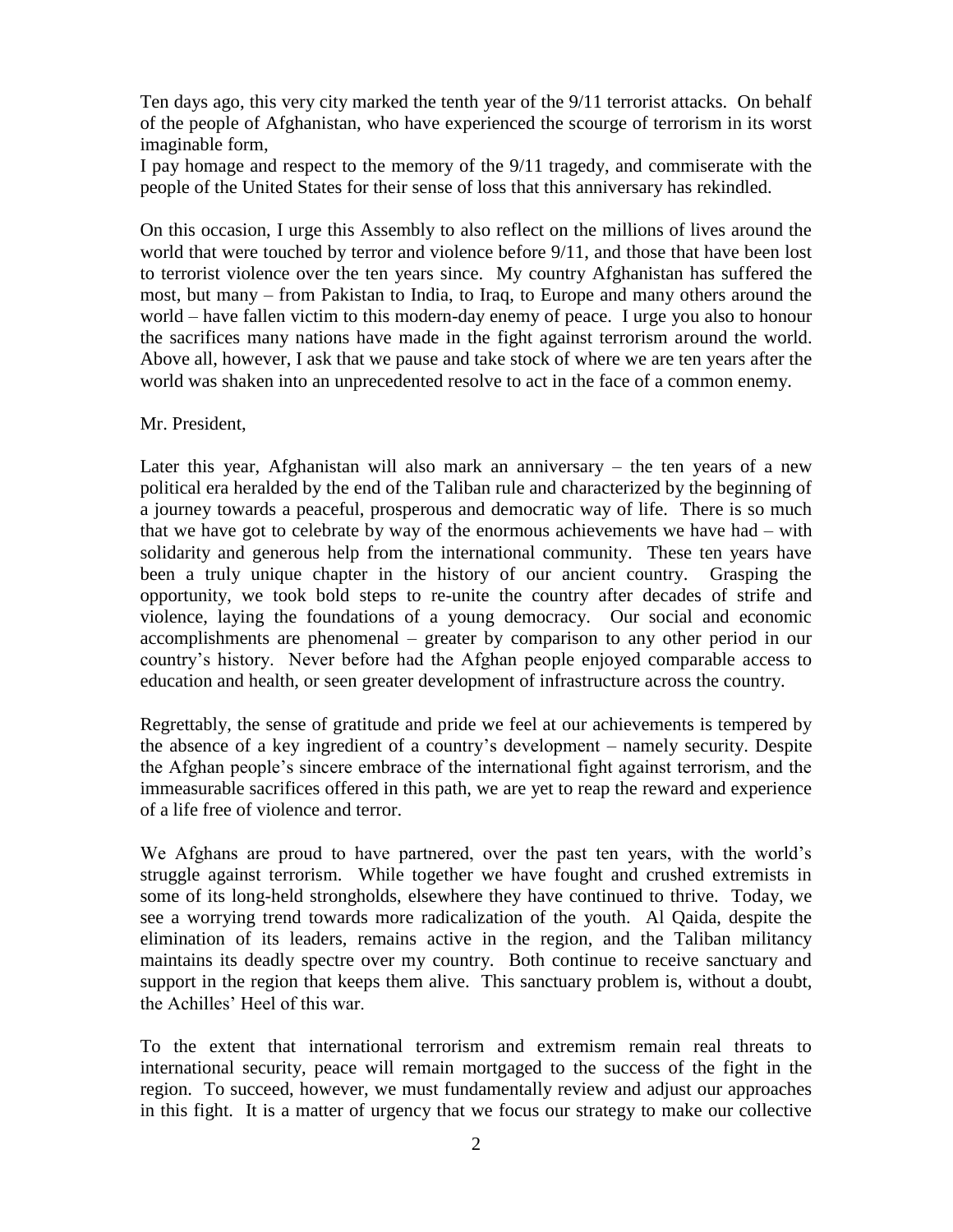struggle more objective and result-oriented. Our enemy must not be defined by a selective treatment of geography to which we have access, but by an assessment of the threat it poses, regardless of where it may be based.

The Afghan people remain ardent supporters of the fight against international terrorism, despite having suffered unspeakable losses in this endeavor. However, we fail to see the efficacy of the fight in which ordinary citizens bear the brunt while terrorist sanctuaries remain untouched far away from the towns and villages of Afghanistan. The continued credibility of the fight will, above all, depend on taking its focus to where terrorism originates.

On the other hand, when it comes to the Taliban insurgency, we do not see military action as the only solution. In our eager quest for restoring peace to the lives of our people, we have extended a hand of peace and reconciliation to all those Afghans who have had reason to remain outside the boundaries of the current political process in Afghanistan.

Led until now by the late Professor Rabbani, who is tragically no longer among us, through the High Peace Council, and supported by our partners from the international community, the peace process is a comprehensive effort, covering re-integration of armed combatants into dignified civilian life, as well as reconciling the leadership of the Taliban.

The reconciliation policy is based on our commitment to make the political process more inclusive, and to provide a genuine and acceptable alternative to violence for all Taliban and other militant leaders most of whom are currently based outside Afghanistan.

Those leaders are welcome to return home and play their desirable role in Afghan politics and government, provided that they break ties with Al Qaida, give up violent activities and accept the Afghan Constitution. Clearly, without sincere cooperation from regional and international partners, notably the Islamic Republic of Pakistan, this strategy will not succeed.

## Mr. President,

2011 is a crucial year for Afghanistan. The most important development for our country was the commencement of the Transition process last July. This process will see the complete transfer of security responsibility from international forces to Afghans by end of 2014. With the completion of the Transition process, we Afghans and our international partners will achieve the most important strategic goal of our ten-year-long partnership: the emergence of a sovereign Afghanistan that is self-reliant, and is the peaceful home of all Afghans; an Afghanistan that is at peace, and lives in peace with the rest of the world.

Needless to say, the success of the Transition process depends, apart from the demand and solid resolve of the Afghan people, on the continued support of the international community. The role of our NATO partners, particularly in terms of the capacity development of our security institutions, will be vital.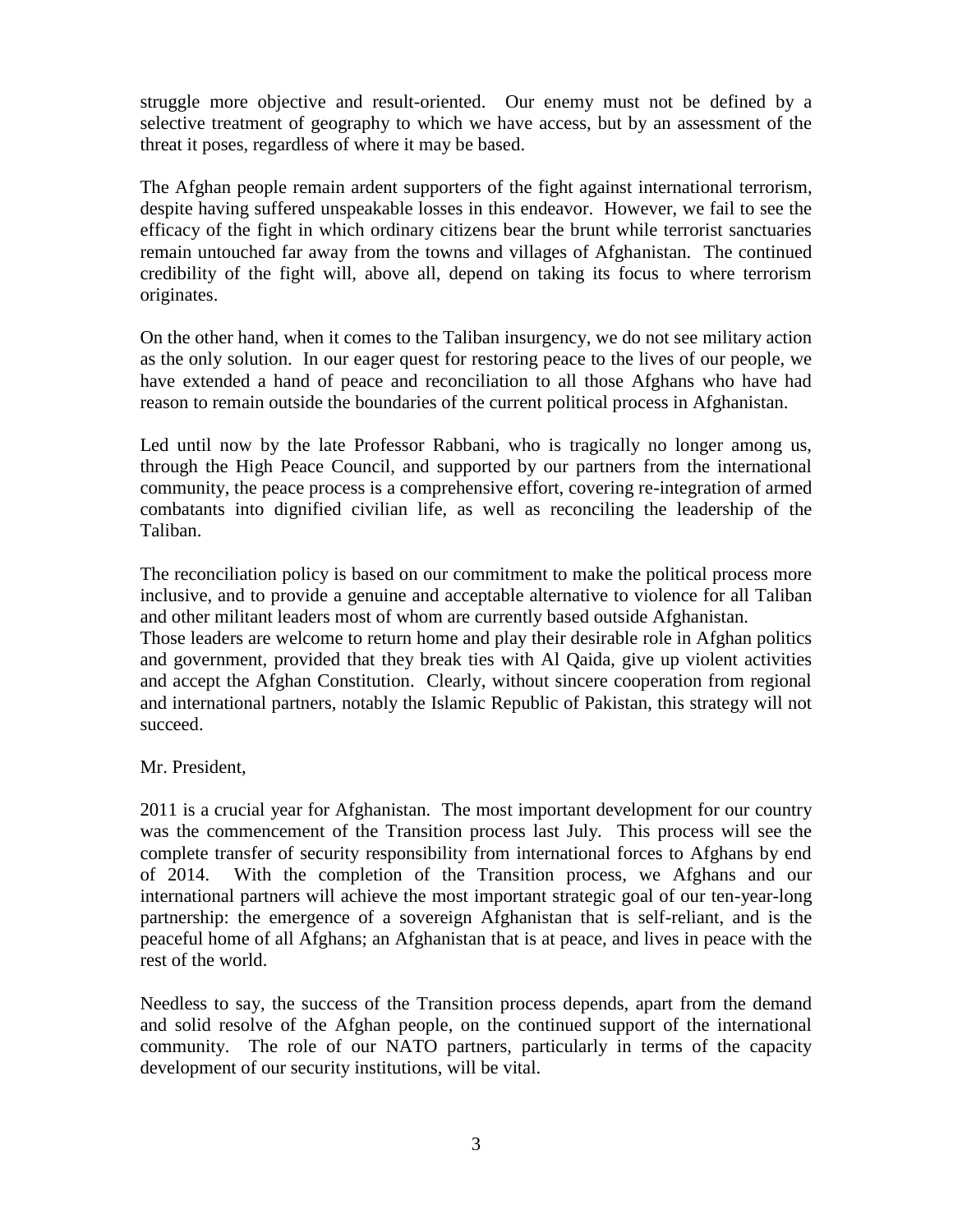On the other hand, Transition is not just limited to security. Indeed, while Transition is both desirable and inevitable, the economic effect of the withdrawal of foreign forces from Afghanistan needs to be managed carefully. In other words, for Afghanistan to become truly self-reliant, apart from the security transition, we will need a comprehensive economic transition. This transition will take a much longer time than the transition of security, and will require the continuation of the steadfast support of our international partners far beyond 2014.

Mr. President,

In this context, we look forward to the much awaited International Conference on Afghanistan in Bonn, Germany, on 5 December 2011. Hosted by Germany, Chaired by Afghanistan, the Bonn Conference will be an opportunity for us to brief our international partners about the major accomplishments of the past ten years and, in particular, about the progress of the Transition and reconciliation processes.

Most importantly, at Bonn, we will call for continued commitment of the international community to assist Afghanistan in the post-2014 period after the foreign military presence on the Afghan soil comes to an end. To this end, we will share our vision for the next ten years – the vision of developing Afghanistan into a stable country, a functioning democracy, and a prospering economy. As a country at the centre of an emerging 'new silk road', Afghanistan can become a regional hub for trade and transit. This vision is worth all the efforts we Afghans can muster, as well as all the support we can get from the international community.

As a framework for long-term partnership, we will call for a new paradigm of cooperation between Afghanistan and our friends and partners. The Strategic Partnership we are currently negotiating with the United States and other partners, including the European Union, will be a model for the kind of enduring and comprehensive partnership we wish to have with members of the international community. These partnerships will help guarantee Afghanistan's security and stability, as well as assist our future economic development. I emphasize that, neither our Strategic Partnership with the United States, nor any other partnerships we will forge in the future, shall be a threat to our neighbors or any other country.

I also emphasize that, in the context of these future partnerships, the principle of Afghan sovereignty, and the centrality of the Afghan state, must be given due credence – that the manner of our continued partnership should conform to the requirements of a sovereign Afghanistan. As an important step in this direction, all the parallel structures created by the international community, be it in the security, governance or development arenas, must be removed to make space for the emergence of genuine and capable indigenous institutions.

In particular, the role of the UN in Afghanistan must be adjusted to the requirements of Afghan sovereignty. I welcome the review of the mandate of the United Nations Assistance Mission for Afghanistan as authorized by the Secretary General. Over the months ahead, we look forward to participating in this review and its desirable conclusion.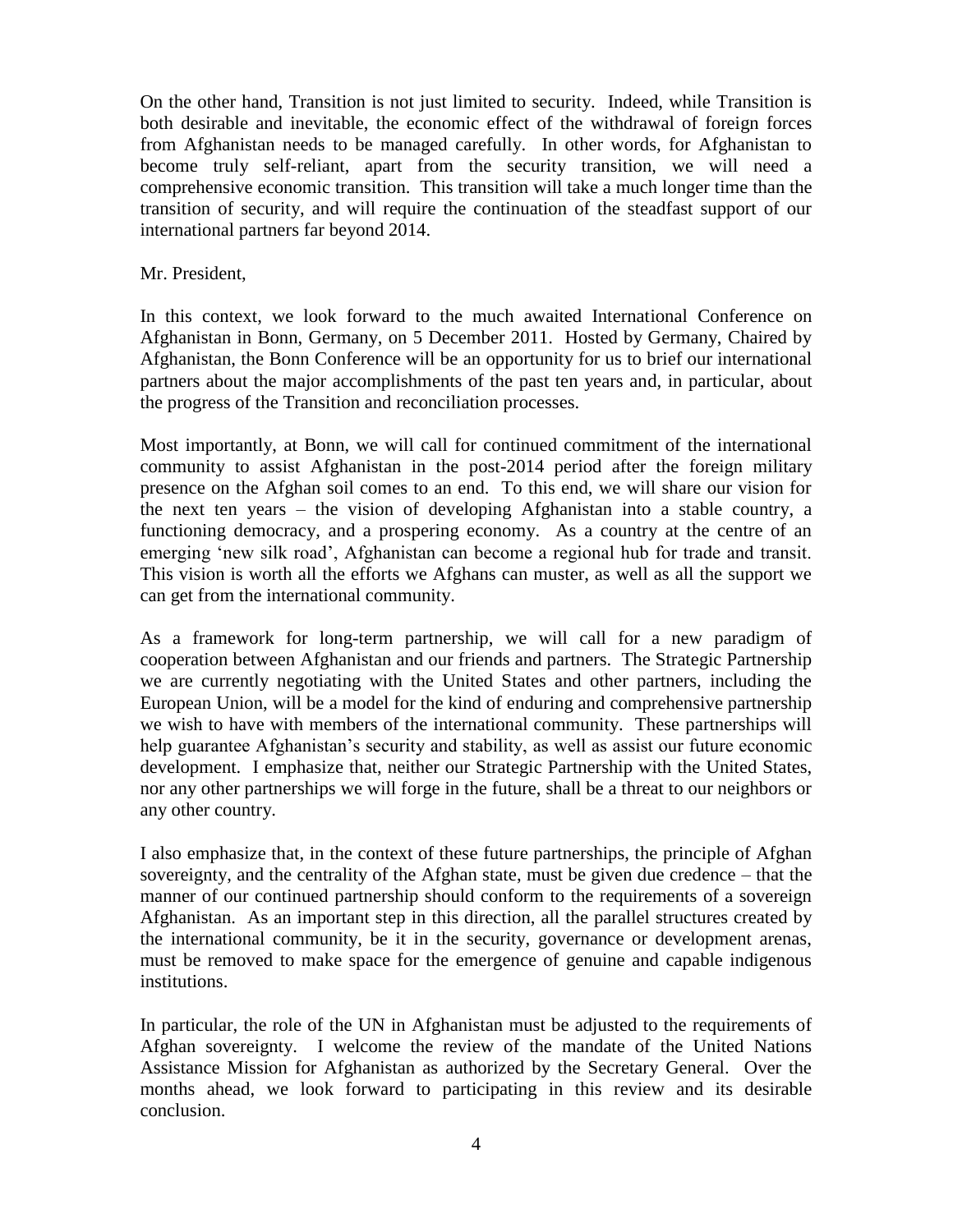Mr. President,

On the subject of regional co-operation, we are currently working closely with Afghanistan's old friend and brother, the Republic of Turkey, towards a regional conference, to be held in Istanbul on  $2<sup>nd</sup>$  November 2011. Hosted by Turkey and championed by Afghanistan, the Istanbul Conference will help build a common regional vision for peace and stability. The Conference will recognize Afghanistan's quest for stability, as well as the region's growing need for confidence building and cooperation in the face of the common challenges we face, notably terrorism, extremism, the drug trade, and obstacles to legitimate interaction and movement, to name but a few.

Over the past ten years, we have undertaken numerous initiatives to promote regional cooperation, mainly with a view to trade and economic activities. However, we have learned that, unless we boldly address our political differences, and the deficit of trust and confidence that divides the region, regional cooperation will remain an aspiration. It is for this very reason that, at the Istanbul Conference, we shall aim to focus on political and security issues.

In the coming weeks, we will expect to consult with all countries in the Heart of Asia region to develop a common understanding in the run up to the Conference.

Ladies and gentlemen,

In today's inter-connected world, developments in Afghanistan and the region that surrounds us are hugely influenced by events in the wider world. Therefore, we in Afghanistan are closely watching the situation in the Middle East. As a nation that has experienced war and destruction for many years, eruption of violence in these countries fills us with anxiety.

We are particularly concerned by the developments in Libya. We do recognize the National Transitional Council (NTC) as the legitimate government of Libya. However, based on our own experience, we urge the brotherly Libyan nation that the shortest route to peace will be through ensuring inclusivity and safeguarding the unity of the Libyan nation.

The people of Afghanistan deeply sympathize with the plight of our brothers and sisters in Palestine. We reiterate our call for an immediate end to their suffering and the realization of their inalienable rights, including the right to an independent State. In this connection, we stand firmly behind efforts aimed at Palestine's admission as a full member of the United Nations. I hope that this year we will witness, with pride, the inclusion of Palestine as the 194<sup>th</sup> member of the United Nations.

The Afghan people also shared the pain of loss of the Japanese people when the natural disasters struck earlier this year. Japan is a longstanding friend of Afghanistan and we are confident that this great nation will soon overcome the challenges of recovery.